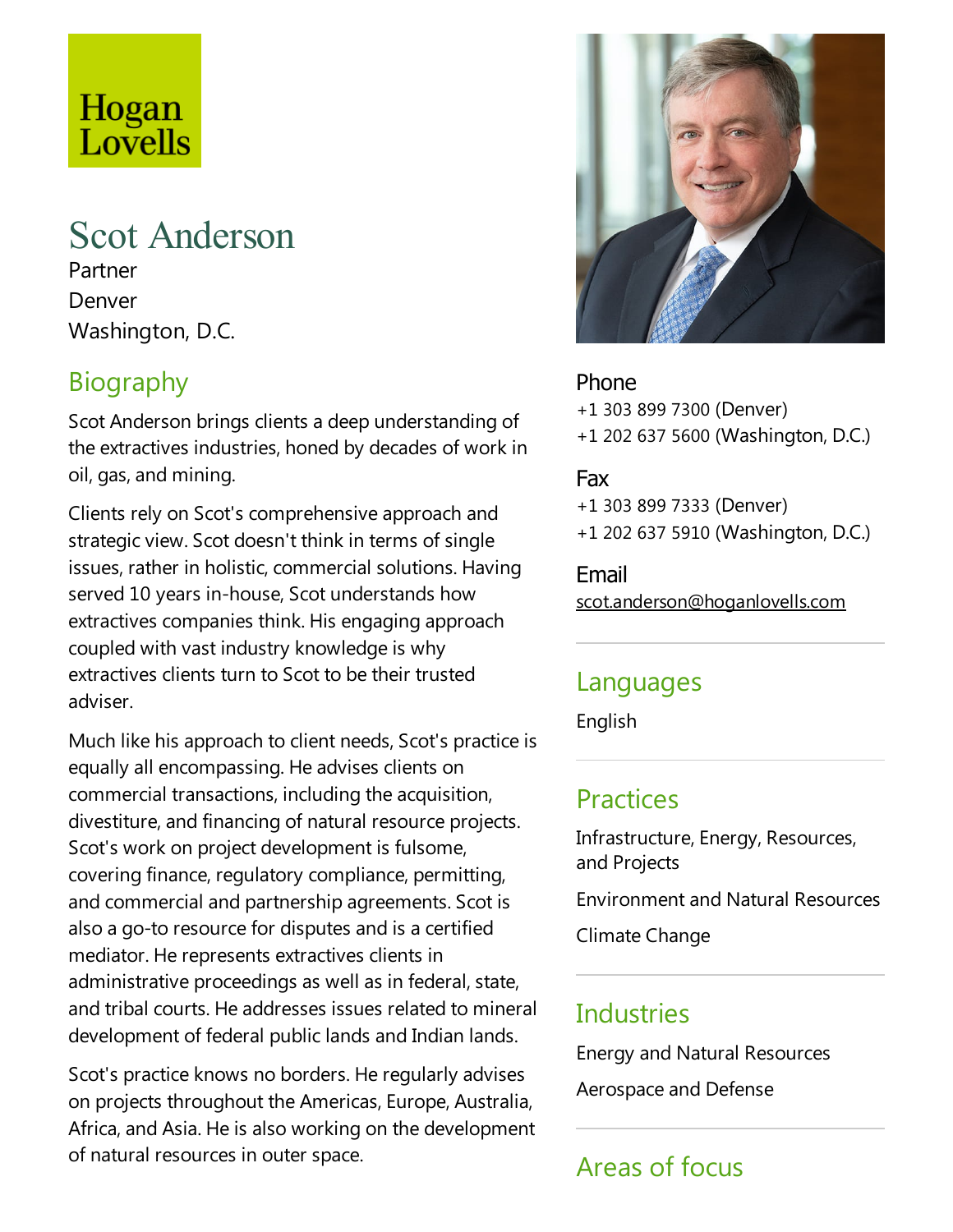Scot is the former global head of the firm's Energy and Natural Resources group, and is currently the vice president of the Rocky Mountain Mineral Law Foundation. Scot is routinely called upon to deliver lectures, presentations, and publications on natural resources matters.

Scot is active in the community. He works with the International Senior Lawyers Project to provide legal support and extractives related capacity building for developing economies, including Afghanistan, Zimbabwe, Tanzania, Malawi, and Liberia. He remains engaged with organizations promoting STEM education and youth development.

#### Representative experience

Assisted Central Resources in the acquisition, development,and financing of oil and gas operations in the United States, Mexico, Argentina, and Brazil.

Represented a Native American tribe in resource development, including negotiation of oil and gas leases and development of related midstream infrastructure on tribal, private, and federal land.

Provided substantial engagement on behalf of the Islamic Republic of Afghanistan relating to mining, oil and gas development, and renewable power projects.

Advised client on the permitting, development, and financing of hard rock mines in Colorado, Idaho, Nevada, Arizona, California, and Utah.

Assisted a U.S. coal company in a dispute with an oil and gas company on their respective rights over federal mining and oil and gas leases.

Assisted in a complex transaction related to the sale of water rights to a municipality in return for credits for future water use.

#### Awards and rankings

- **Energy Law, The Best Lawyers in America, 2009-2021**
- Oil and Gas Law, The Best Lawyers in America, 2010-2021

Regulated Industries and Utilities

Infrastructure/Energy M&A and Joint Ventures

Business Integrity and Sustainable Development

#### Education and admissions

#### Education

Ph.D., University of Colorado, 1989 J.D., The University of Iowa, 1987 M.A., The University of Iowa, 1982 B.A., Augustana College, 1980

#### **Memberships**

Vice President, Rocky Mountain Mineral Law Foundation

Member, Association of International Petroleum Negotiators

Member, Colorado Mining Association

Member, Denver Coal Club

Member, International Bar Association

#### Bar admissions and qualifications

- Colorado
- District of Columbia
- Pennsylvania
- North Dakota